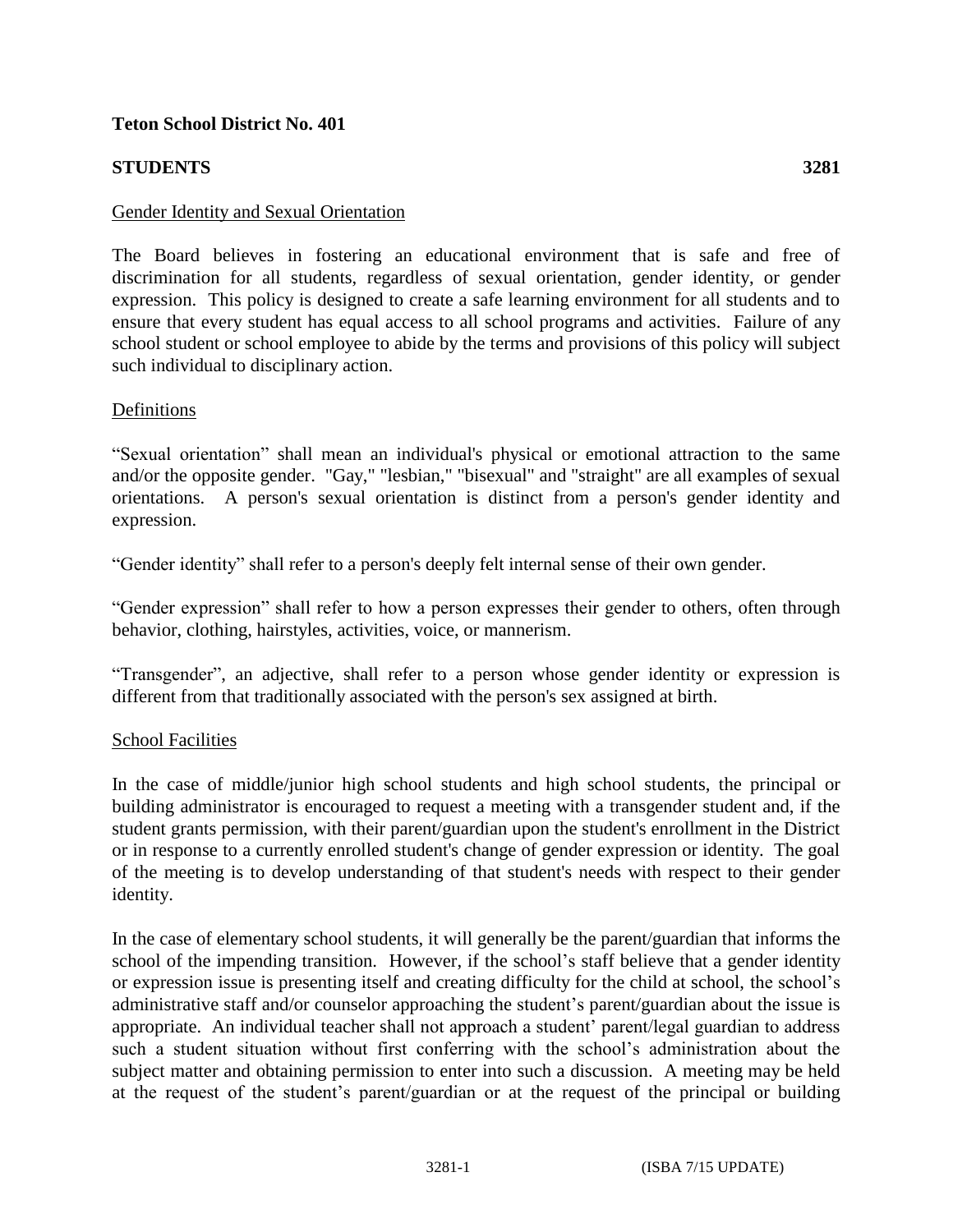administrator. Together, the family and school can identify appropriate steps, if any, to support the student.

Students will be allowed to use the restroom and locker room that corresponds to the gender identity they consistently assert at school. No student will be required to use facilities that conflict with his or her gender identity consistently asserted at school. A transgender student or any other student who has a need or desire for increased privacy may be given the option of using a separate or private restroom or changing area, such as a single stall restroom, if such is available. No student shall, on account of their transgender status, be required to use such separate facilities.

### School Activities

The District will provide all students the opportunity to participate in any activities segregated by gender in a manner that is consistent with their gender identity consistently asserted at school. However, activities under the direction of the Idaho High School Activities Association (IHSAA) shall be subject to IHSAA rules and regulations).

#### School Trips

In the case of overnight trips sponsored by the District, students will be assigned sleeping rooms that correspond to the gender identity they consistently assert at school or to a private sleeping room. No student shall be required to sleep in a private room or in an assigned room conflicting with his or her consistently asserted school gender identity.

In no case will a transgender student be denied the right to participate in an overnight trip because of that student's transgender status.

In no case will a student be denied the right to participate in an overnight trip because of that student's sexual orientation. Likewise, a student will not be required to use a private sleeping room or denied participation on the basis of that student's sexual orientation.

#### Student Records and Privacy

The District's official records required by law shall utilize a student's legal name. In situations where State or federal law or administrative rules require school employees to use or report a student's legal name or gender, such legal name or gender shall be utilized. However, school staff shall utilize practices to avoid the inadvertent disclosure of the student's transgender status.

Information regarding a student's sexual orientation, gender identity, gender expression, legal name, or gender assigned at birth may constitute confidential information. Disclosure of such information shall be in accordance with District policies pertaining to student privacy. The student's educational record shall not include mention of the student's sexual orientation.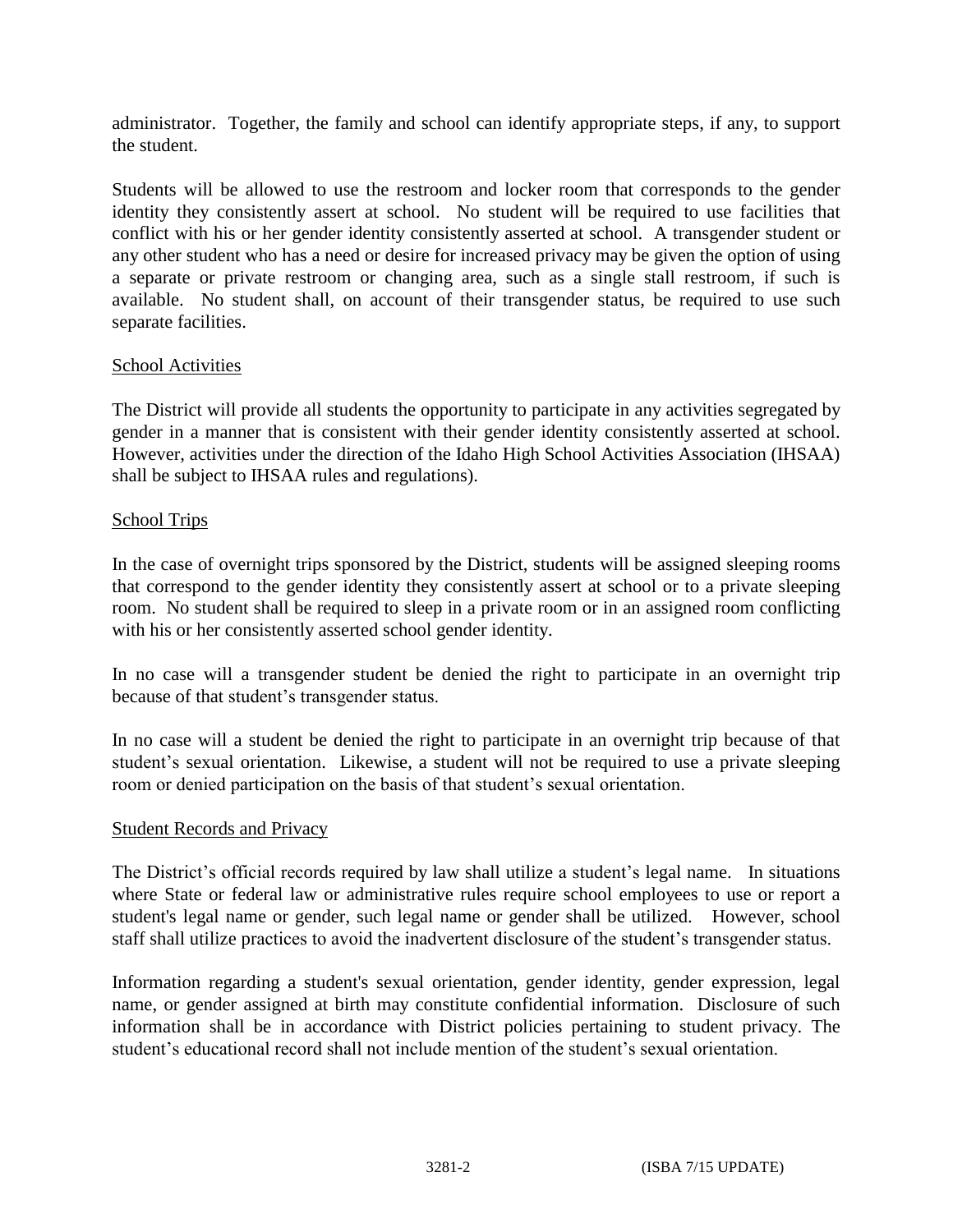However, in the course of ordinary school interactions and communication, District staff shall use the name and pronouns consistently asserted by the student at school, regardless of the student's legal name and sex. A student is not required to legally change their name/gender or their official school records as a prerequisite to the use of a name and the pronouns consistent with the student's identity. Intentional and persistent refusal to use the name and gender by which the student identifies is a violation of this policy and may subject an employee to discipline, up to and including possible termination.

# Change of Official School Records

District records required by law to include the student's legal name and/or gender will be changed by the District upon the student's/former student's presentation of appropriate documentation to the District Office. Any current or former student may present to the Superintendent or designee responsible for student records a copy of a court order or birth certificate identifying a change the student's legal name and/or gender. The student's records will be changed accordingly.

### Confidentiality

School employees should not disclose a student's transgender status or sexual orientation to other individuals, regardless of setting, including the other school personnel or (in the case of middle school, junior high school, and high school students) the student's parents/guardians, unless they have a legitimate need to know or unless the student has authorized such disclosure. Action in violation of such student confidentiality may subject an employee to discipline, up to and including possible termination and for certificated personnel, a report to the Professional Standards Commission.

When contacting the parent/guardian of a transgender student, school personnel should use the student's legal name and the pronoun corresponding to the student's gender assigned at birth unless the student or parent/guardian has specified otherwise.

### Training

The District may conduct staff development or awareness activities for students or parents on transgender issues or gender diversity. However, in regard to such activities the District and its personnel shall not disclose the transgender status of any student without permission of that student and their parents/guardians.

### Dress Codes

School dress codes shall be gender neutral in all situations including attire during the traditional school day, school activities including dances/prom, and graduation. The District will allow students to dress in a manner that is consistent with their gender identity within the constraints of the dress codes and any other rules regarding student attire.